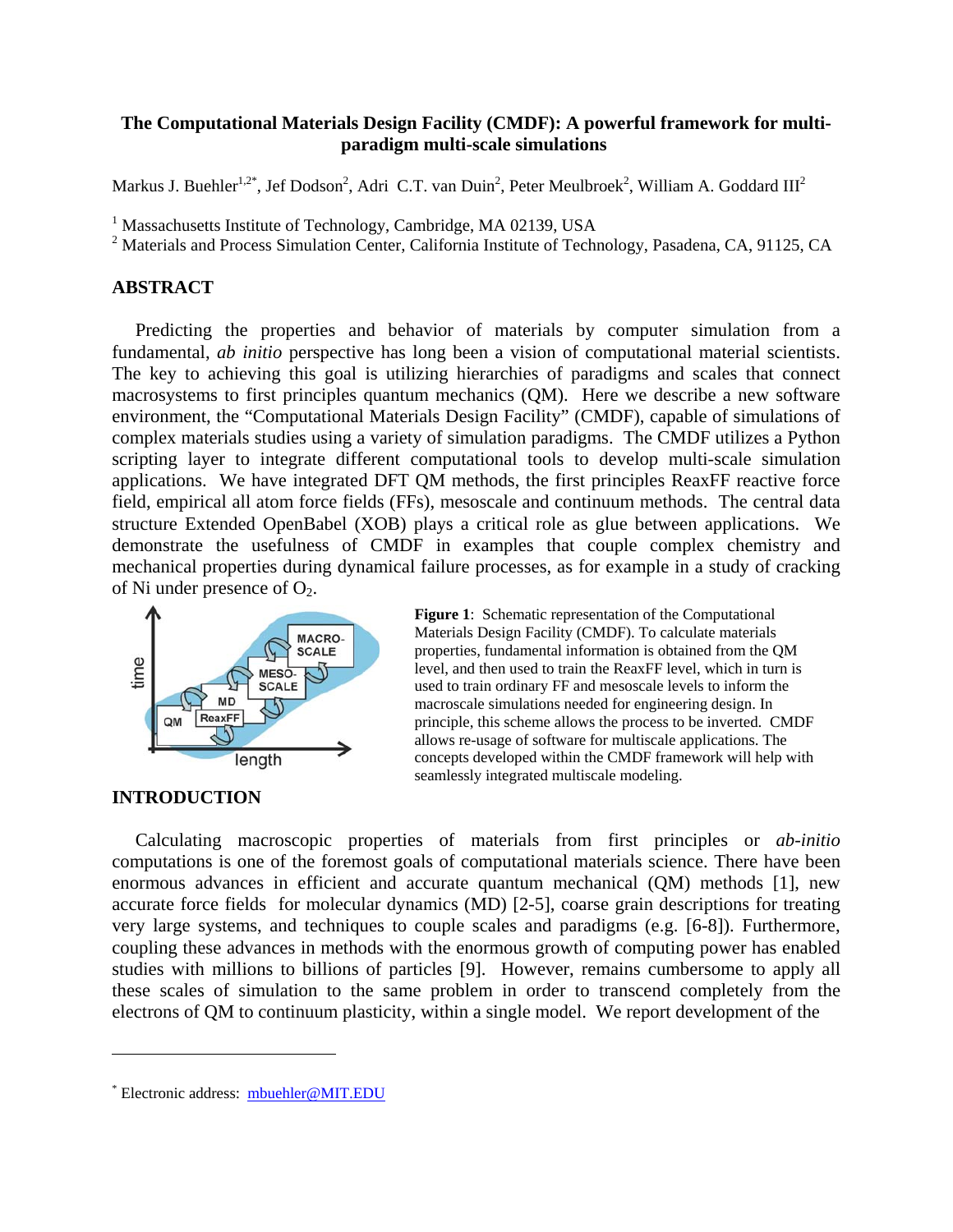

**Figure 2**: The CMDF framework provides the glue coupling various computational engines operating on different scales and based on a variety of simulation paradigms. The Python scripting environment enables the integration of these highly distinct scales and paradigms. All modules access the XOB data mode, which ensures that new communication channels between various modules can easily be realized. The CMDF is an ideal environment for prototyping new scalecoupling algorithms.

Computational Materials Design Facility (CMDF), a new multi-scale multi-paradigm simulation framework. The CMDF is developed to achieve seamless multi-scale modeling form electrons to continuum. The CMDF was constructed with the objective of providing an extensible and easy to use framework for multi-scale modeling and that enables simulation of complex materials to start at QM and bridge up to the continuum scale. The CMDF is based on a hierarchy of overlapping modeling methods where the parameters at each level are based on a more fundamental theory (schematic shown in Figure 1). We apply our new framework to describe fracture of nickel under presence of  $O_2$  molecules, a problem that could not be solved with existing methods.

# **MOTIVATION: THE NEED FOR MULTI-PARADIGM MODELING**

 To obtain a fundamental understanding of macroscale behavior of materials important in engineering (and physics, biology, and chemistry), it is essential to relate it to the atomic scale interactions with macroscopic scales involving more than  $10^{23}$  atoms. However, the relationship between the microscopic, atomic scale and macroscopic properties is generally too complicated for any sort of analytical relationship. Thus, we must develop numerical simulations capable of relating atomic-scale processes with macroscale behavior. For example, the overall macroscopic behavior of materials is governed by the response to microscopic material defects such as cracks, dislocations, or grain boundaries. Thus, whether a material exhibits brittle (like glass) or ductile (like copper) behavior depends on the nature of the interatomic interactions, which essentially depends on the chemistry of interacting atoms. In brittle failure, the stress ahead of the crack is localized causing individual bond breaking leading to cleavage of the material [10]. In ductile failure, the stress ahead of the crack causes local annealing of atomic distortions so that atomic planes to slip on top of each other leading to nucleation of dislocations along directions of largest shear. Whereas most previous studies have neglected the complexities of chemical interactions on the mechanics of materials, the CMDF framework enables such conglomerated studies, taking into consideration the competing mechanisms of shear, chemical events changing the bonding, or cleavage of atomic bonds leading to brittle fracture, while modelling the continuum constraints imposed on a moving crack. Using CMDF, it is possible to develop fundamental understanding of how reaction mechanisms at the crack tip control macroscopic behavior.

### **TECHNICAL SOFTWARE DESIGN OF CMDF**

 Various modeling paradigms are coupled via a Python scripting environment. Scripting driven frameworks have been developed and applied previously to enable complex materials simulations [11-13]. In contrast to earlier work, the goal of CMDF is to fully integrate state-ofthe-art first principles QM methods, the first principles based ReaxFF [2] reactive force field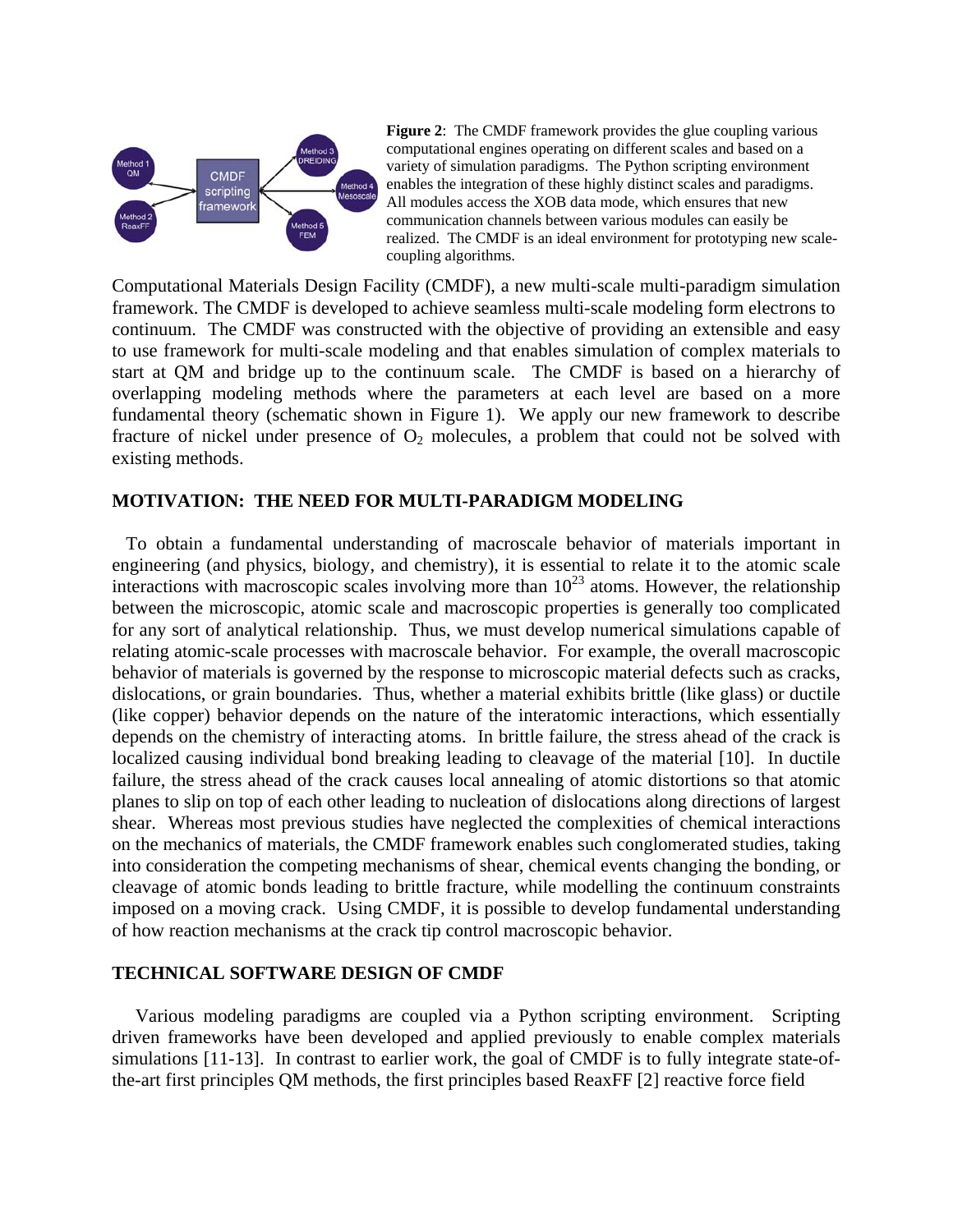```
ModDynamicsCPP.IntegrateNVE1 ( OBtot, deltat, cellx,
\mathbf{1}\overline{2}celly, cellz, 1, 1, 1)
3
      sys = OSystem()sys.AddMol ( OB1 )
4
5
      sys.AddMol ( OB2 )
      ModMultiCPP.xyzupdate (OBtot, sys )
6
7
      REAXTOOLS.REAXForces ( OB1, modreax, cellx, celly, cellz )
8
      IMDTOOLS.IMDFORCES ( OB2, IMD_EAM )
Q.
10sys = OSystem()11
12sys.AddMol ( OB1 )
      sys.AddMol ( OB2 )
1314ModMultiCPP.forcecombine (OBtot, sys, 1)
15
16
      ModDynamicsCPP.IntegrateNVE2 ( OBtot, deltat )
```
**Figure 3:** Example CMDF Python script. In lines 1, the first step of the Velocity Verlet integration is performed. In lines 3-5, a new system object is created that contains the collection of atoms OB1 and OB2 (XOB objects). This system object is used to update the new positions of atoms in the collection of atoms OB1 and OB2. The integration is always done at the system level. In lines 8 and 9, new forces are calculated with two distinct computational engines (ReaxFF and ITAP IMD/EAM). The forces calculated by these engines are then combined into the global collection of atoms OBtot in line 14 after creating a system object in lines 11-13. Finally, in line 16 the second step of the Velocity Verlet integration is performed.

method, all available non-reactive and empirical force fields, mesoscale, and continuum methods into a framework where all of these can be coupled together as suitable for a particular application, while providing all available computational tools for setting up and analyzing the results for simulations over a broad range of materials. CMDF is designed to:

- Provide a general, extensible approach of a simulation environment utilizing a library of a variety of computational tools spanning scales from quantum mechanics to continuum theories.
- Establish a re-usable library of highly complex computational tools that can be used as black boxes for most applications, while being initialized with standard parameters for easy usage in standard cases.
- Enable atomistic applications to be used by engineers and experimental scientists, while retaining the possibility of building highly complex simulations and models.
- Close the gap in coupling fundamental, quantum mechanical methods such as DFT to the ReaxFF reactive force field, to nonreactive force field descriptions (e.g. DREIDING, UFF).
- Provide a test bed for developing new model and algorithms, making it simple to develop new communication channels between computational engines (e.g. developing a new force fields combining distinct methods as QEq, Morse potentials, ReaxFF or M/EAM).

Since all simulation tools and engines can be called from a Python scripting language level, scale agnostic combinations of various modeling approaches can easily be realized (see Figure 2). This strategy [14] enables complex simulations to be simplified to a series of calls to various modules and packages, whereas communication between the packages is realized through the CMDF central data structures that are of no concern to the applications scientist. An excerpt of a CMDF script is shown in Figure 3.

 Individual computational engines are wrapped using automated wrapping tools (e.g. SWIG, PyFort, F2PY or others). This strategy allows rapid integration of low-level codes with scripting languages. Scripting languages provide interfaces to compiled code, and rely significantly on external libraries for important subsystems. The CMDF builds upon this concept of wrapping and providing bindings to each code to provide the environment in which a "complete set" of highly complex, but validated simulation and modeling codes, which are embedded into a common, flexible, extensible framework that allows new applications to be developed on the fly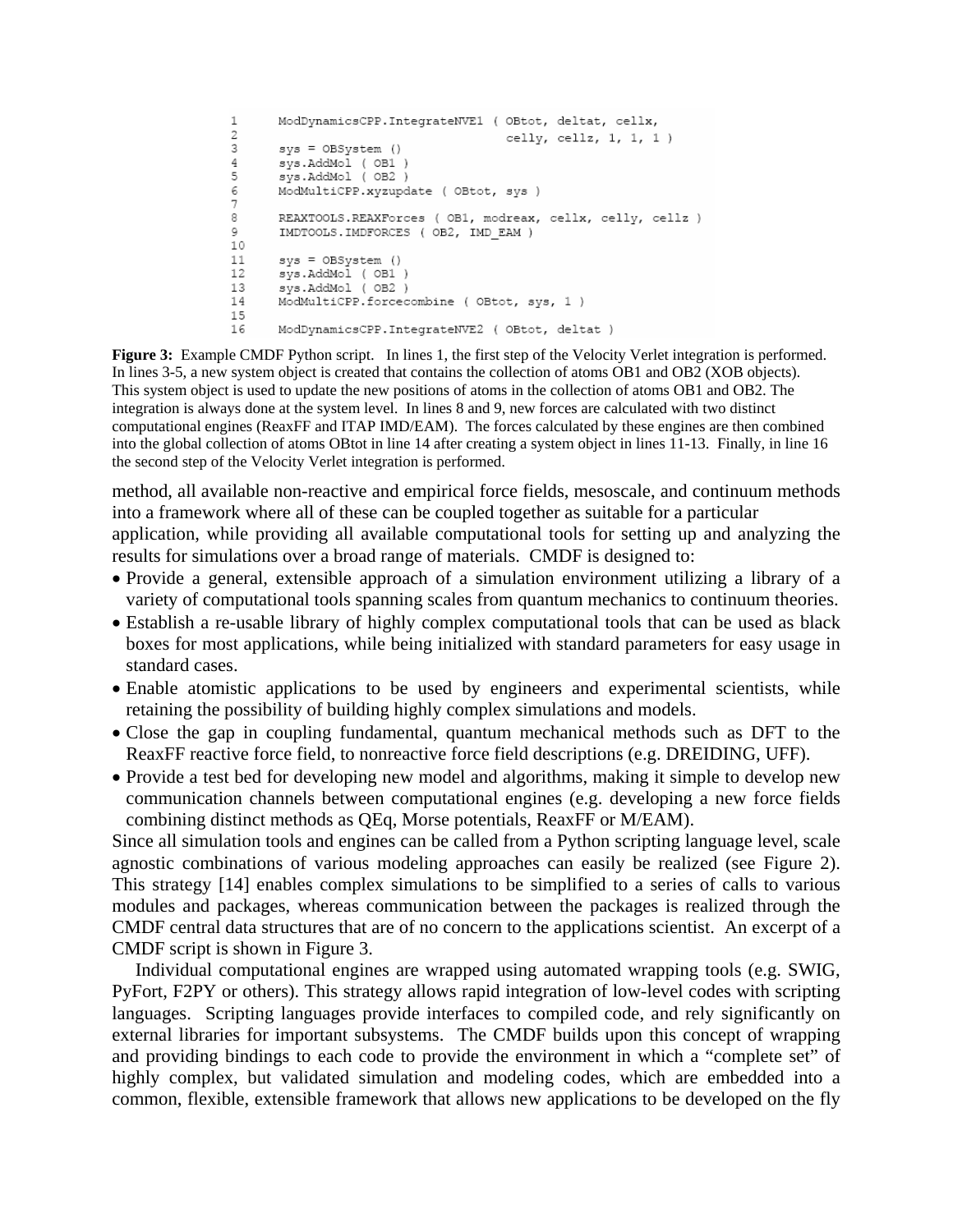

**Figure 4**: Schematic showing coupling of different interatomic potentials using the concept of mixed Hamiltonians (using linear or smooth interpolation schemes). The transition layer serves as the handshake region between the two distinct methods (this can be extended to describe multiple regions treated with different numerical accuracy). In the example discussed here, A=EAM and B=ReaxFF.

by an applications scientist without having to understand or deal with the complexities inherent in each of the computational engines. We find that the CMDF provides a unique solution allowing simulation applications to be focused on very challenging problems. The CMDF consists of four classes of modules and methods:

- **Class I: Data storage and central data model XOB:** Generic data model (central place of data storage, these modules involve set and get functions for inserting and applying data).
- **Class II: System wide operations related to the generic data model XOB**: Methods that operate on the generic data model (integrators and dynamics modules, I/O routines that write different file types, such as XYZ, BGF, or PDB files, pre-processing for visualization, analysis methods, as well as crystal and molecule builders). The set of methods solely operates on the data model.
- **Class III: Force and energy engines (e.g. various force fields) and related methods (e.g. charge equilibration QEq)**: Methods that provide functions to calculate forces on atoms and energy of atoms, molecules or clusters. These engines all operate on XOB objects.
- **Class IV: Interfaces**: Interfaces form the critical parts of CMDF since they connect different force engines, for example using the weighting method based on the safe buffer layer concept. Interfaces play an important role in coupling methods across scales and paradigms.

The ReaxFF first principles-based reactive force field plays an integral role in CMDF, since it provides the versatility required to predict catalytic processes in complex systems nearly as accurate as QM at computational costs closer to that of simple force fields (see also Figure 1).

Duin *et al.* have demonstrated that ReaxFF reproduces QM results for both reactive and nonreactive systems, including hydrocarbons, nitramines, ceramics, metal alloys, and metal oxides (see, e.g. [2, 15, 16]). ReaxFF enables studies that lead to an improved atomic level understanding of the mechanisms of complex reactive processes critical to designing new energetic materials, catalysts for fuel cells, and nanoscale systems. Current results suggest that ReaxFF has the versatility required to simulate a wide variety of complex chemical systems, providing a bridge between various other, more classical force fields. ReaxFF parameters are determined by fitting against QM derived data. Due to the complexity of the underlying mathematical expressions, and the necessity to perform a charge equilibration (QEq) at each iteration, ReaxFF is ~10-100 times more expensive computationally than simple FFs such as DREIDING, or Tersoff. However, it is several orders of magnitude faster than QM.

# **APPLICATION: CONCURRENT MODELING OF OXIDATION ASSISTED FRACTURE OF NICKEL**

We couple between domains described with disparate force fields using handshake regions. The role of the handshake regions is to ensure that the correct boundary conditions are applied to each side, and that each side senses proper continuation in distribution or density and forces.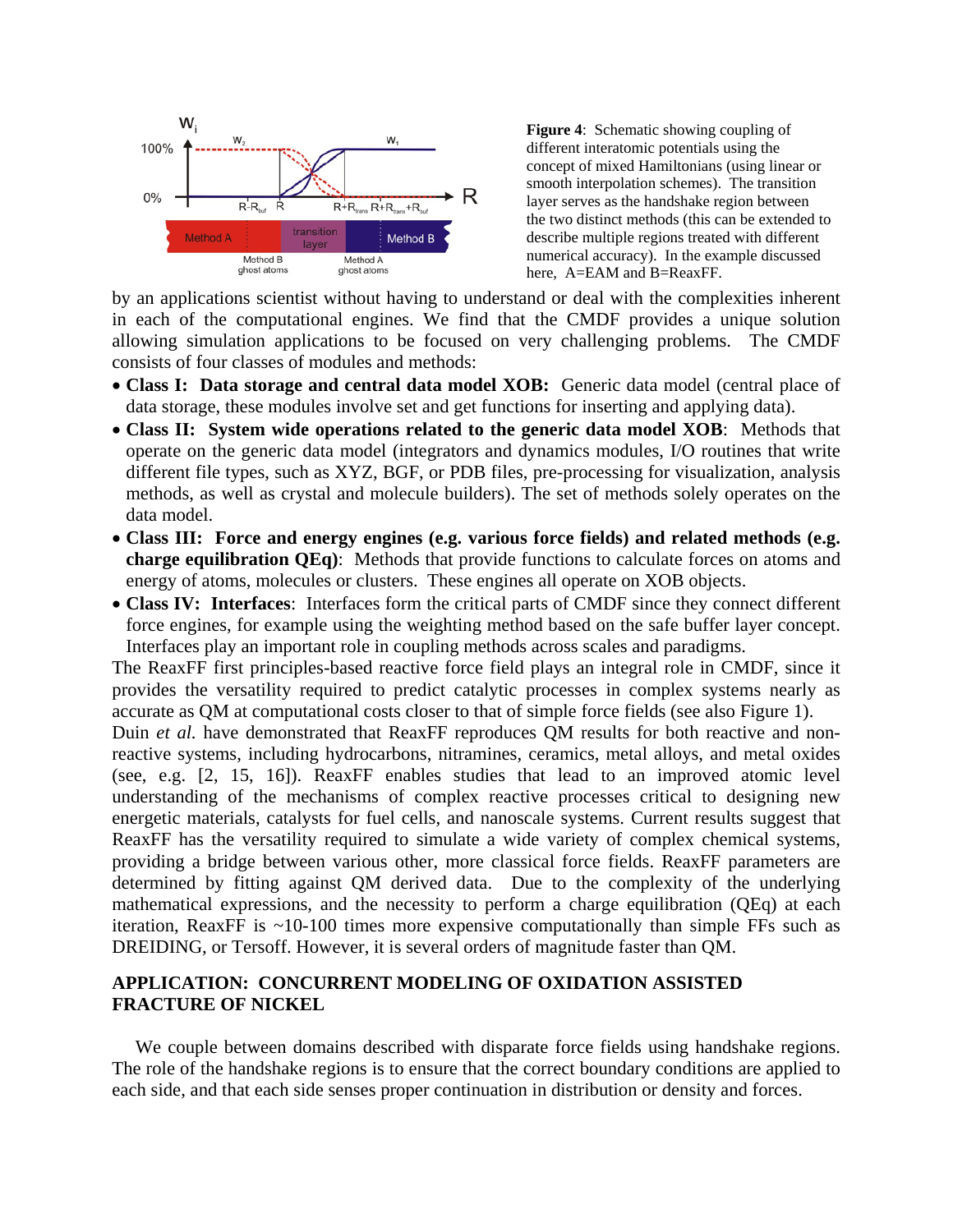

**Figure 5**: Nano-scale elliptical penny-shaped crack in nickel filled with  $O_2$ . The system is under 10% strain in the *x*-direction (orthogonal to the long axis of the elliptical defect). Oxidative processes leading to formation of an oxide layer are competing with extension of the crack. In later stages of the simulations, the oxide layer still remains, keeping the Ni half spaces together, indicating that it involves strong Ni-O bonds. The reactive region can expand or shrink during the simulation and is determined by the positions of the oxygen atoms. Failure initiates by formation of nano-voids in the Ni bulk phase. Classical modelling schemes, for example based on the EAM method, cannot describe such organic-metallic systems.

Figure 4 illustrates the approach [5]. The transition region is described by two parameters,  $R_{trans}$ for the width of the transition region, and  $R_{\text{buf}}$  for the width of the ghost atom region. In bridging such distinct computational engines we find it useful to use spatially varying weights  $w<sub>i</sub>$  to determine the weighting of the force and energy contribution from different simulation engines. Every computational engine *i* has a specific weight *wi* associated with it. The *N* weights always add up to one, as  $\sum w_i = 1$  $\sum_{i=1...N} w_i =$ ... . The force on each atom is then given by the weighted sum of all force contributions of each method  $F = \sum_{i=1...i}$ *i N*  $F = \sum w_i F_i$  $1\dots$ . Different simulation regimes are coupled to one another by smoothly interpolating between different engines by using smoothly varying weighting functions. The width of the transition region  $R_{\text{trans}}$  depends on the nature of the system, but it should generally be larger than the typical atomic distance in a lattice or in an organic molecule. The width of the buffer layer  $R_{\text{buf}}$  describing the ghost atoms should be about 10% larger than any long range cutoffs to rule out possible boundary effects. The important point here is that the atoms at the interface to the ghost atoms (which still contribute a small amount to the total force) should not sense the existence of the boundary of the buffer layer at any point, thus  $R_{\text{buf}} > R_{\text{cut}}$ . The frequency at which the calculation regimes are updated (provided it is actually updated) depends on the nature of the problem.

 Complicated chemical oxidative processes and their influence on the mechanical properties of materials have been a long-standing research interest. Previously, the only method to model these mechanisms was to perform QM calculations to describe formation and breaking of bonds between oxygen and the metal surface. The CMDF framework provides an alternative, new and very promising approach in describing complex interactions between chemistry and mechanical properties. The main feature of our models is that we confine accurate interactions to regions close to the crack tip and use computationally less expensive methods in regions further away from the crack tip. ReaxFF provides a suitable bridge between organic chemistry and inorganic metallic systems. Figure 5 depicts the results of a CMDF calculation for the Ni-NiO system under mechanical load. This also illustrates one of the advantages of CMDF in that it allows to easily transition to new potentials, geometries or boundary conditions. The fact that the overall flow of simulations is controlled at the Python scripting level makes is easy to add new functionality and test or develop new algorithms.